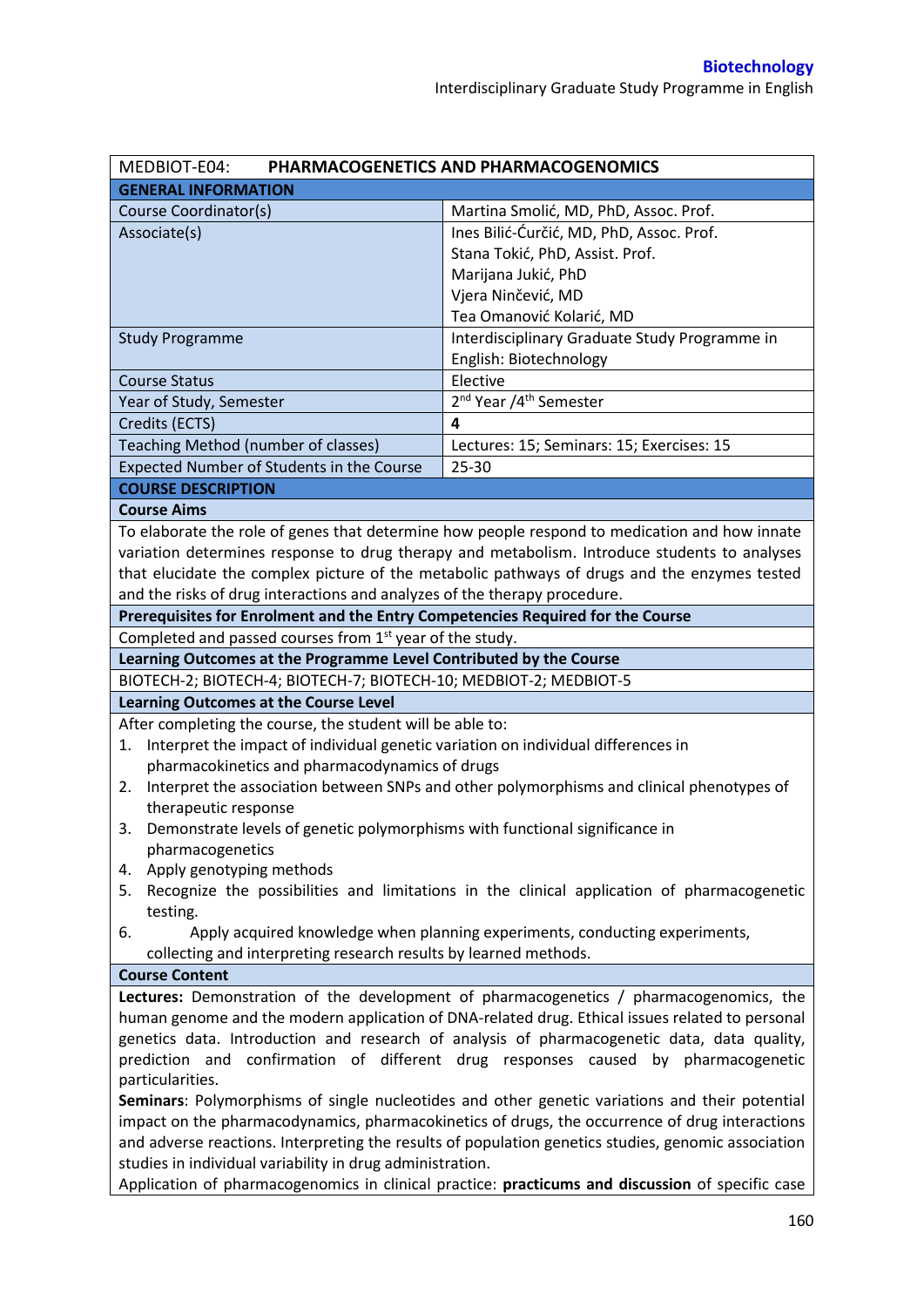reports. Possibilities and limitations of implementing pharmacogenomics into clinical practice. **Teaching Methods**

Lectures; seminars; laboratory exercises

## **Students' Obligations**

Attendance at all forms of classes is mandatory and the students are obligated to attend all knowledge tests. The students may be absent from 30% (full-time students) and 50% (part-time students) of each of the forms of classes, provided that the absence is justified. An exercise or a seminar which has not been completed must be made up through a midterm exam.

**Monitoring the Activity of the Students** *(Connecting Learning Outcomes, Teaching Methods, and Grading)*

| <b>Class-related</b> | <b>ECTS</b> | <b>Learning</b> | <b>Student activity</b> | <b>Evaluation</b> | <b>Grade points</b> |      |
|----------------------|-------------|-----------------|-------------------------|-------------------|---------------------|------|
| activity             |             | outcome         |                         | method            | Min.                | Max. |
| Attending classes    | 0.2         | $1 - 5$         | Attendance at           | Keeping           | $\overline{2}$      | 5    |
|                      |             |                 | classes                 | records           |                     |      |
| Seminar work         | 0.6         | $1 - 5$         | Seminar                 |                   |                     |      |
|                      |             |                 | preparation             | Presentation      | 3                   | 15   |
| Laboratory           |             |                 | and presentation        |                   |                     |      |
| exercises            | 0.8         | 4, 6            | Laboratory              | Report            | 5                   | 20   |
|                      |             |                 | exercises               |                   |                     |      |
| Final exam           | 2.4         | $1 - 6$         | Studying for the        | Written           | 40                  | 60   |
|                      |             |                 | final exam              | exam              |                     |      |
| <b>Total</b>         | 4           |                 |                         |                   | 50                  | 100  |

*Evaluation of the written part of the final exam:*

| Percentage of correct answers (%) | Grade |
|-----------------------------------|-------|
| >95.00                            | 60    |
| 90.00-94.99                       | 58    |
| 85.00-89.99                       | 55    |
| 80.00-84.99                       | 52    |
| 75.00-79.99                       | 49    |
| 70.00-74.99                       | 46    |
| 65.00-69.99                       | 43    |
| 60.00-64.99                       |       |

## *Forming the final grade:*

The points granted for the final exam are added to the grade points awarded during class attendance. The grading process is conducted by absolute distribution, i.e. based on total achievements, and compared to the numerical system in the following manner:

A – Excellent (5): 90-100 grade points; B – Very Good (4): 80-89.99 grade points; C – Good (3): 65- 79.99 grade points; D – sufficient (2): 50-64.99 grade points

| Mandatory Literature (available in the library and via other media) |               |                  |  |  |
|---------------------------------------------------------------------|---------------|------------------|--|--|
| Title                                                               | Number of     | Availability via |  |  |
|                                                                     | copies in the | other media      |  |  |
|                                                                     | library       |                  |  |  |
| Höppner W., Primorac D.: Pharmacogenetics in Cinical Practice       | 6             |                  |  |  |
| BioGlobe GmbH, Hamburg, 2016.                                       |               |                  |  |  |